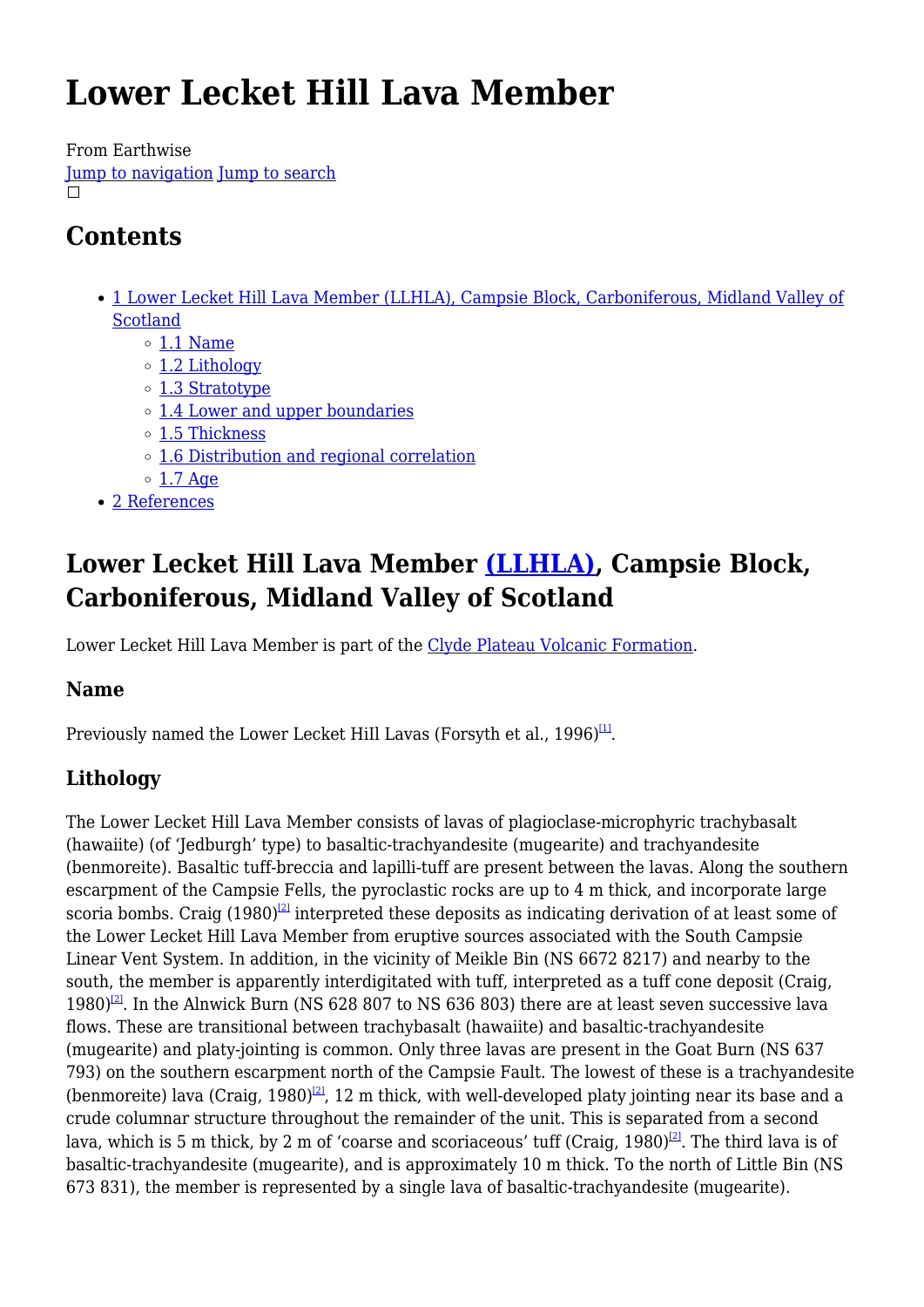## **Stratotype**

The type area is the easternmost Campsie Fells, and western Kilsyth Hills, north of Glasgow (NS 6178 8000 to NS 6764 8240) (Forsyth et al., 1996)<sup>[\[1\]](#page--1-0)</sup>. A reference section is the Alnwick Burn, western Kilsyth Hills from (NS 6284 8071 to NS 6365 8057) where at least seven successive lavas have been identified (Craig, 1980)<sup>[\[2\]](#page--1-0)</sup>.

## **Lower and upper boundaries**

Across the northern and north-western parts of its outcrop, the base of the Lower Lecket Hill Lava Member appears to be conformable or disconformable on the underlying [Campsie Lava Member](http://earthwise.bgs.ac.uk/index.php/Campsie_Lava_Member). However, in the southern and south-eastern parts of its outcrop (NS 6489 7904 to NS 7034 8060) the base is unconformable on older members; on the southern flanks of Cort-ma Law, the Lower Lecket Hill Lava Member rests unconformably on progressively older members from west to east, including the [Loup of Fintry Lava Member](http://earthwise.bgs.ac.uk/index.php/Loup_of_Fintry_Lava_Member), and eventually (NS 6548 7914) the [Campsie Lava](http://earthwise.bgs.ac.uk/index.php/Campsie_Lava_Member) [Member;](http://earthwise.bgs.ac.uk/index.php/Campsie_Lava_Member) and between the east flank of Brown Hill (NS 6598 7890) and the south-west flank of Garrel Hill (NS 7030 8065) the member rests unconformably either on the [Laird's Hill Lava Member](http://earthwise.bgs.ac.uk/index.php/Laird%E2%80%99s_Hill_Lava_Member), or on the [Campsie Lava Member](http://earthwise.bgs.ac.uk/index.php/Campsie_Lava_Member). The unconformity may extend to the western limit of outcrop (NS 6178 8000) where there appears to be thinning of the underlying [Campsie Lava Member.](http://earthwise.bgs.ac.uk/index.php/Campsie_Lava_Member)

The Lower Lecket Hill Lava Member is generally overlain with apparent conformity or disconformity by the [Boyd's Burn Lava Member,](http://earthwise.bgs.ac.uk/index.php/Boyd%E2%80%99s_Burn_Lava_Member) whose geographical extent is similar to that of the Lower Lecket Hill Lava Member. The lithological change is mostly to plagioclase-macrophyric hawaiite lavas ('Markle' type). However, in the Meikle Bin area (NS 667 822), lavas of the Lower Lecket Hill Lava Member pass directly upwards into the remnant of the tephra cone associated with the Meikle Bin Trachytic Vent (Waterhead Centre).

### **Thickness**

Some 50 m at Alnwick Burn (NS 628 807 to NS 636 803); 29 m thick at Goat Burn (NS 637 793) (Craig,  $1980$ <sup>[\[2\]](#page--1-0)</sup>.

### **Distribution and regional correlation**

The member is restricted to the Campsie Block (Forsyth et al.,  $1996$ )<sup>[\[1\]](#page--1-0)</sup> and has a limited geographical extent in the easternmost Campsie Fells and western Kilsyth Hills, north of Glasgow. These rocks mostly crop out in the escarpment north of the Campsie Fault, to the south-west of Lairs (NS 6424 7994), and on the southern flanks of Cort-ma Law (NS 6515 7995). They also crop out: on the upper flanks of Brown Hill (NS 6645 7897), but not on the summit; on the upper flanks of Laird's Hill (NS 6957 8018); on Plea Muir (NS 691 808) east to the south flank of Garrel Hill (NS 7044 8104); on the lower eastern, northern and western flanks of Lecket Hill (NS 6445 8121), including the Alnwick Burn Valley (NS 632 805) ; and on the lower slopes of Meikle Bin (NS 6672 8217).

### **Age**

Mid Visean (Arundian to Asbian).

## **References**

1.  $\uparrow$  <sup>[1.0](#page--1-0) [1.1](#page--1-0) [1.2](#page--1-0)</sup> Forsyth, I H, Hall, I H S, and McMillan, A A. 1996. Geology of the Airdrie district. *Memoir of the British Geological Survey*, Sheet 31W (Scotland)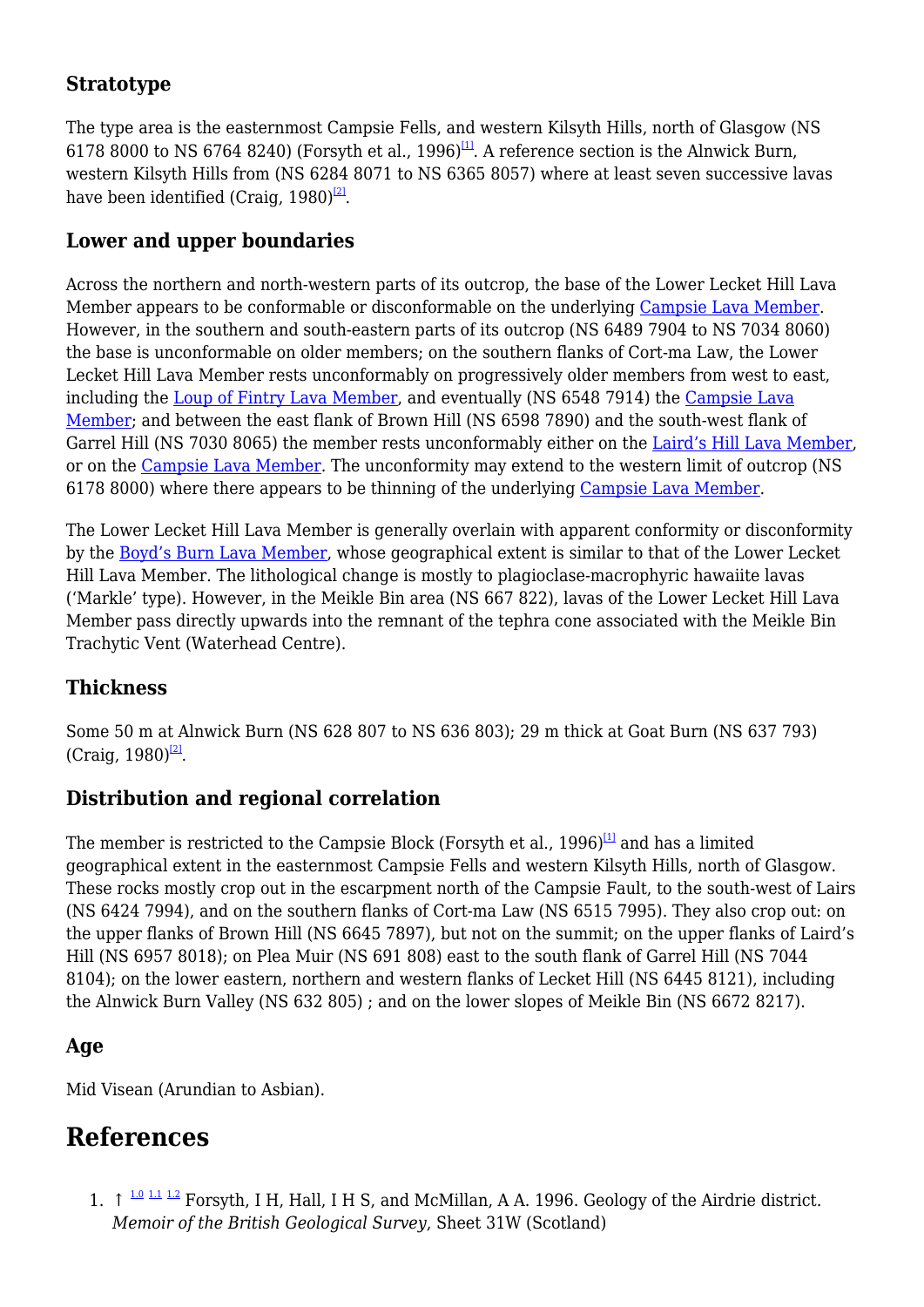2.  $\uparrow$   $\frac{2.0 \times 1.2 \times 2.3 \times 4.2.5}{2.1 \times 1.5 \times 1.5}$  $\frac{2.0 \times 1.2 \times 2.3 \times 4.2.5}{2.1 \times 1.5 \times 1.5}$  $\frac{2.0 \times 1.2 \times 2.3 \times 4.2.5}{2.1 \times 1.5 \times 1.5}$  $\frac{2.0 \times 1.2 \times 2.3 \times 4.2.5}{2.1 \times 1.5 \times 1.5}$  $\frac{2.0 \times 1.2 \times 2.3 \times 4.2.5}{2.1 \times 1.5 \times 1.5}$  Craig, P M. 1980. The volcanic geology of the Campsie Fells area, Stirlingshire. Unpublished PhD Thesis, University of Lancaster

#### Retrieved from

'[http://earthwise.bgs.ac.uk/index.php?title=Lower\\_Lecket\\_Hill\\_Lava\\_Member&oldid=52639](http://earthwise.bgs.ac.uk/index.php?title=Lower_Lecket_Hill_Lava_Member&oldid=52639)' [Category](http://earthwise.bgs.ac.uk/index.php/Special:Categories):

[Carboniferous lithostratigraphical nomenclature](http://earthwise.bgs.ac.uk/index.php/Category:Carboniferous_lithostratigraphical_nomenclature)

## **Navigation menu**

### **Personal tools**

- Not logged in
- [Talk](http://earthwise.bgs.ac.uk/index.php/Special:MyTalk)
- [Contributions](http://earthwise.bgs.ac.uk/index.php/Special:MyContributions)
- [Log in](http://earthwise.bgs.ac.uk/index.php?title=Special:UserLogin&returnto=Lower+Lecket+Hill+Lava+Member&returntoquery=action%3Dmpdf)
- [Request account](http://earthwise.bgs.ac.uk/index.php/Special:RequestAccount)

#### **Namespaces**

- [Page](http://earthwise.bgs.ac.uk/index.php/Lower_Lecket_Hill_Lava_Member)
- [Discussion](http://earthwise.bgs.ac.uk/index.php?title=Talk:Lower_Lecket_Hill_Lava_Member&action=edit&redlink=1)

 $\Box$ 

### **Variants**

#### **Views**

- [Read](http://earthwise.bgs.ac.uk/index.php/Lower_Lecket_Hill_Lava_Member)
- [Edit](http://earthwise.bgs.ac.uk/index.php?title=Lower_Lecket_Hill_Lava_Member&action=edit)
- [View history](http://earthwise.bgs.ac.uk/index.php?title=Lower_Lecket_Hill_Lava_Member&action=history)
- [PDF Export](http://earthwise.bgs.ac.uk/index.php?title=Lower_Lecket_Hill_Lava_Member&action=mpdf)

 $\Box$ 

#### **More**

#### **Search**

Search Go

#### **Navigation**

- [Main page](http://earthwise.bgs.ac.uk/index.php/Main_Page)
- [Recent changes](http://earthwise.bgs.ac.uk/index.php/Special:RecentChanges)
- [Random page](http://earthwise.bgs.ac.uk/index.php/Special:Random)
- [Help about MediaWiki](https://www.mediawiki.org/wiki/Special:MyLanguage/Help:Contents)